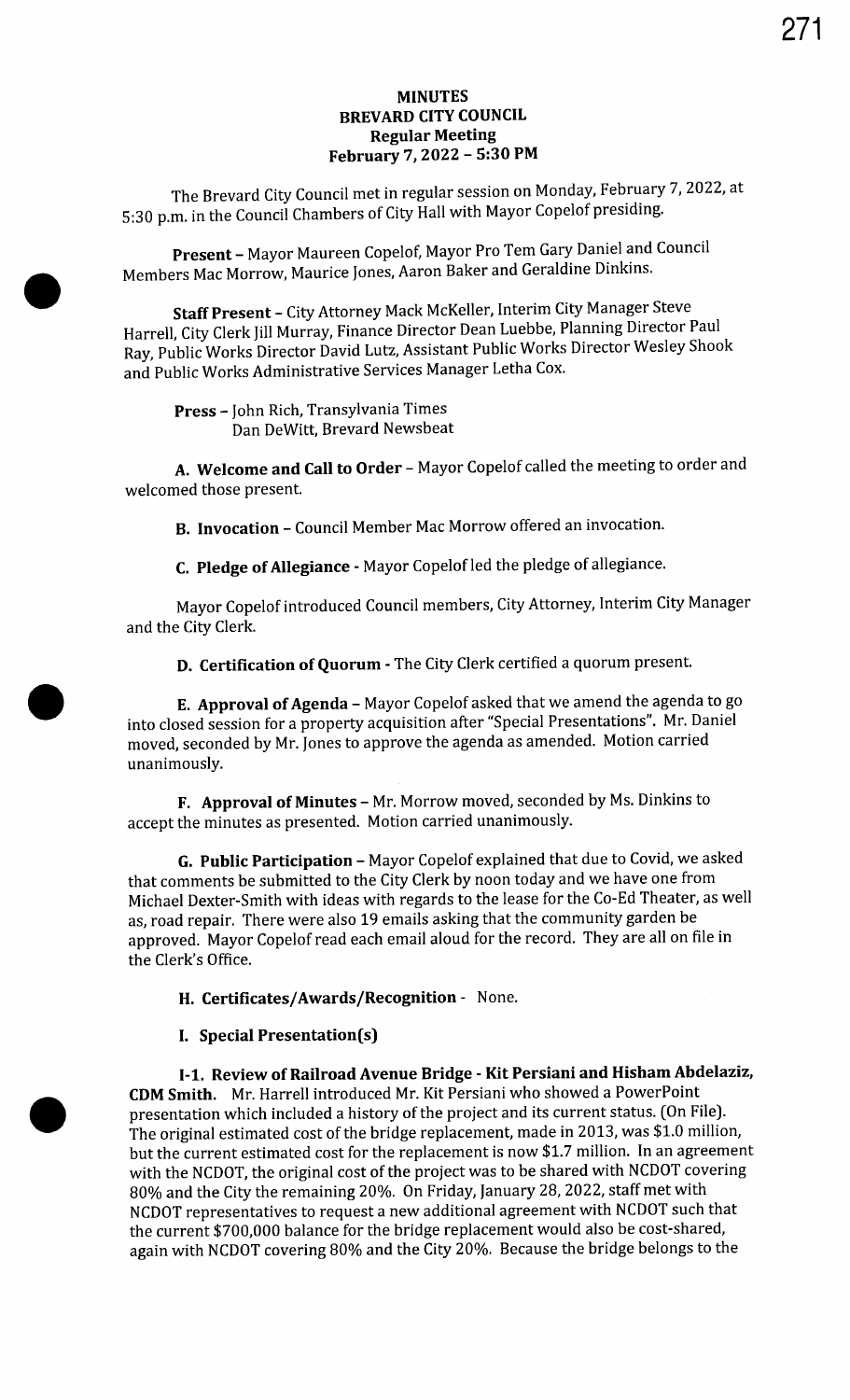City, NCDOT informed that it would not be cost-sharing in the \$700,000 balance, thus, the City's current costs in the bridge replacement project now totals \$900,000.

I-2. Street Resurfacing w/Powell Bill Funds-David Lutz. Mr. Harrell introduced David Lutz who presented <sup>a</sup> PowerPoint presentation (On File). A portion of every municipality's annual budget revenue is comprised of funds received from the State of North Carolina for maintenance of public streets. The State's Street-Aid Program is commonly known as "Powell Bill" funding. The City of Brevard's Powell Bill annual funding from the state is approximately \$210,000. Mr. Lutz's presentation is to recommend to the Council that the City, using the street conditions survey, begin an annual street resurfacing program using the City's Powell Bill funding. Approximately 50,000 of the Powell Bill funding is needed for day-to- day street maintenance needs by Public Works, leaving \$160,000 for the ongoing annual resurfacing work. The first round of this annual resurfacing work is recommended for this spring as follows:

| OLD HENDERSONVILLE HIGHWAY TO BURNETTE DRIVE<br><b>GROVE STREET TO DEAD END</b> | 21<br>21 | 9,020.00  |
|---------------------------------------------------------------------------------|----------|-----------|
|                                                                                 |          | 11,000.00 |
|                                                                                 |          |           |
| SOUTHVIEW DRIVE TO CUL-DE-SAC                                                   | 21       | 19,580.00 |
| ELSEETOSS DRIVE TO EAST VIEW DRIVE                                              | 21       | 26,180.00 |
| DEERLAKE ROAD TO EAGLE RUN                                                      | 16       | 8,250.00  |
| <b>CAMBRIDGE DRIVE TO CANTERBURY TRAIL</b>                                      | 16       | 20,130.00 |
| DEERLAKE ROAD TO SHEFFIELD PLACE                                                | 16       | 23,870.00 |
| KILLIAN LANE TO HAMLIN AVENUE                                                   | 15       | 8,580.00  |
| CAMBRIDGE DRIVE TO CUL-DE-SAC                                                   | 11       | 11,330.00 |
| N. BROAD STREET TO N. CALDWELL STREET                                           | 6        | 20,900.00 |
|                                                                                 |          |           |

Mr. Morrow moved, seconded by Mr. Daniel to move this item under new business as item M-13 for further discussion. Motion carried unanimously.

 $\sim$  At 7:01 PM Mayor Copelof called for a ten minute break  $\sim$ 

I-3. Community Garden - Maureen Copelof & Mac Morrow. Ms. Copelof presented <sup>a</sup> PowerPoint for the community garden ( On File). She said that the recommendation is that we approve doing Phase One of the community garden on the property of Silversteen Drive. We will discuss this in detail and have an action on it under New Business. My final point is that time is of consideration. Now is the time of year that if we're going to make this garden <sup>a</sup> reality, we need to be out there working on this to make it happen. For <sup>a</sup> spring garden, we need to be starting in February to get the land prepared and to tell Gaia Herbs to start planting the small seedlings that they're giving away, so we need to start making some commitments. The timeframe to make a spring garden happen is now.

**J. Public Hearing(s) None.** 

K. Consent and Information - Consent Agenda items are considered routine and are enacted by one motion. Mayor Copelof read aloud the items listed and asked for a motion to approve the consent agenda. Mr. Jones moved, seconded by Mr. Morrow to approve the consent agenda as presented. Motion carried unanimously.

# K-1. Tax Settlement Report for month ending January, 2022.

# K-2. Report of Unpaid Taxes and Authorization to Advertise.

2021. K-3. Council Finance & Human Resources Committee Minutes -May 25,

K-4. Council Public Safety Committee Minutes-October 12, 2021.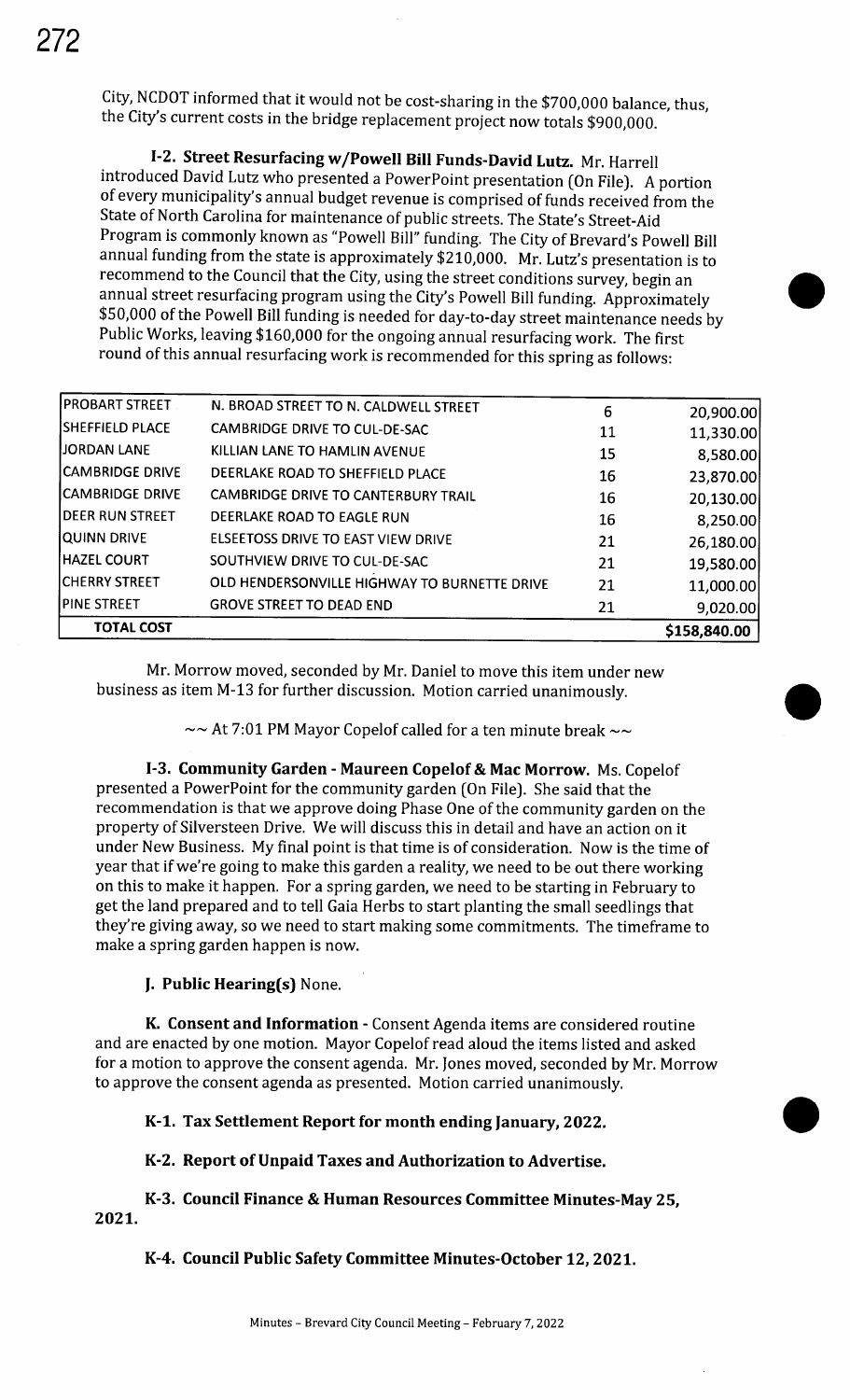# 2021. K-5. Council Parks, Trails & Recreation Committee Minutes -November 17,

## K-6. Proclamation No. 2022-02 White Squirrel Day.

#### City of Brevard, North Carolina Proclamation No. 2022-02 White Squirrel Day

The City of Brevard hereby proudly declares and ordains that February 2, 2022, be celebrated as " White Squirrel Day", and further orders that "Groundhog Day" forever and hereafter be recognized and honored in the City of Brevard as " White Squirrel Day."

Furthermore, the City of Brevard hereby proudly announces that Pisgah Pete, who has long and honorably served in the capacity of Brevard's official white squirrel ambassador, has retired. Furthermore, Pisgah Pete will be very capably and happily replaced by his niece, Penelope Ella Catherine Elizabeth of Pisgah, who shall henceforth be known, recognized and honored as: Pisgah Penny!

WHEREAS, in keeping with Brevard's great heritage of welcoming and receiving visitors from around the world, Pisgah Penny humbly and reverently agrees to assume all duties as Brevard's official white squirrel ambassador from her uncle, Pisgah Pete, who has performed brilliantly as <sup>a</sup> skilled prognosticator; and further

WHEREAS, Pisgah Penny has established herself as a beloved and valued member of this community, and openly asserts her love for Brevard, waterfalls, mountains, mountain biking, hiking, and everything else that makes our town the coolest small town in America; and

WHEREAS, Pisgah Penny has established herself as possessing family -inherited unique and valuable skills in making accurate and useful predictions, while Punxsutawney Phil has established himself as let's be honest) an ill-tempered, dubious and unreliable predictor of anything.

THEREFORE, we celebrate this day as Pisgah Penny assumes her duties and responsibilities, and heretofore will make all predictions asked of her by the citizens of the United States on "White Squirrel Day," thereby forever relieving Punxsutawney Phil of these duties.

I, Maureen Copelof, Mayor of the City of Brevard, do hereby proclaim February 2, 2022 as White Squirrel Day in the City of Brevard.

IN WITNESS WHEREOF, I have hereunto set my hand and caused the Seal of the City of Brevard to be affixed this 2nd day of February, 2022.

K-7. Correspondence ( No Action. Offered as information only.) a. Transylvania County Building Permit Activity, January, 2022.

L. Unfinished Business - None.

### M. New Business.

M-1. 2022 City Council Meeting Schedule. Mr. Harrell explained that the current calendar has the Council Budget Workshops on June 6th and 13th respectively and then the public hearing on June 20<sup>th</sup> which does not really allow Council ample time to consider budget requests made during the hearing. Therefore, he suggested changing the budget workshop dates to April 18th, May 2nd & June 6th (if needed) with a public hearing on May 16<sup>th</sup> and adoption of budget on June 20<sup>th</sup>. Mr. Jones moved, seconded by Mr. Baker to approve the 2022 City Council Meeting Schedule as amended. Motion carried unanimously.

M-2. Approval of Change of Police Vehicle Markings & Design. Police Chief Jordan presented his design for the new police vehicles. ( On file) He explained that the current markings are too close to the Transylvania County Sherriff's Office and with this new design we will stand apart from other law enforcement. This will also will have <sup>a</sup> cost savings of \$1, 500 per vehicle. Mr. Daniel moved, seconded by Ms. Dinkins to approve the new vehicle marking design scheme for all new police vehicles. Motion carried unanimously.

M-3. Resolution Supporting 2022 RAISE Grant Application. Removed from agenda as not enough information had been gathered prior to the meeting.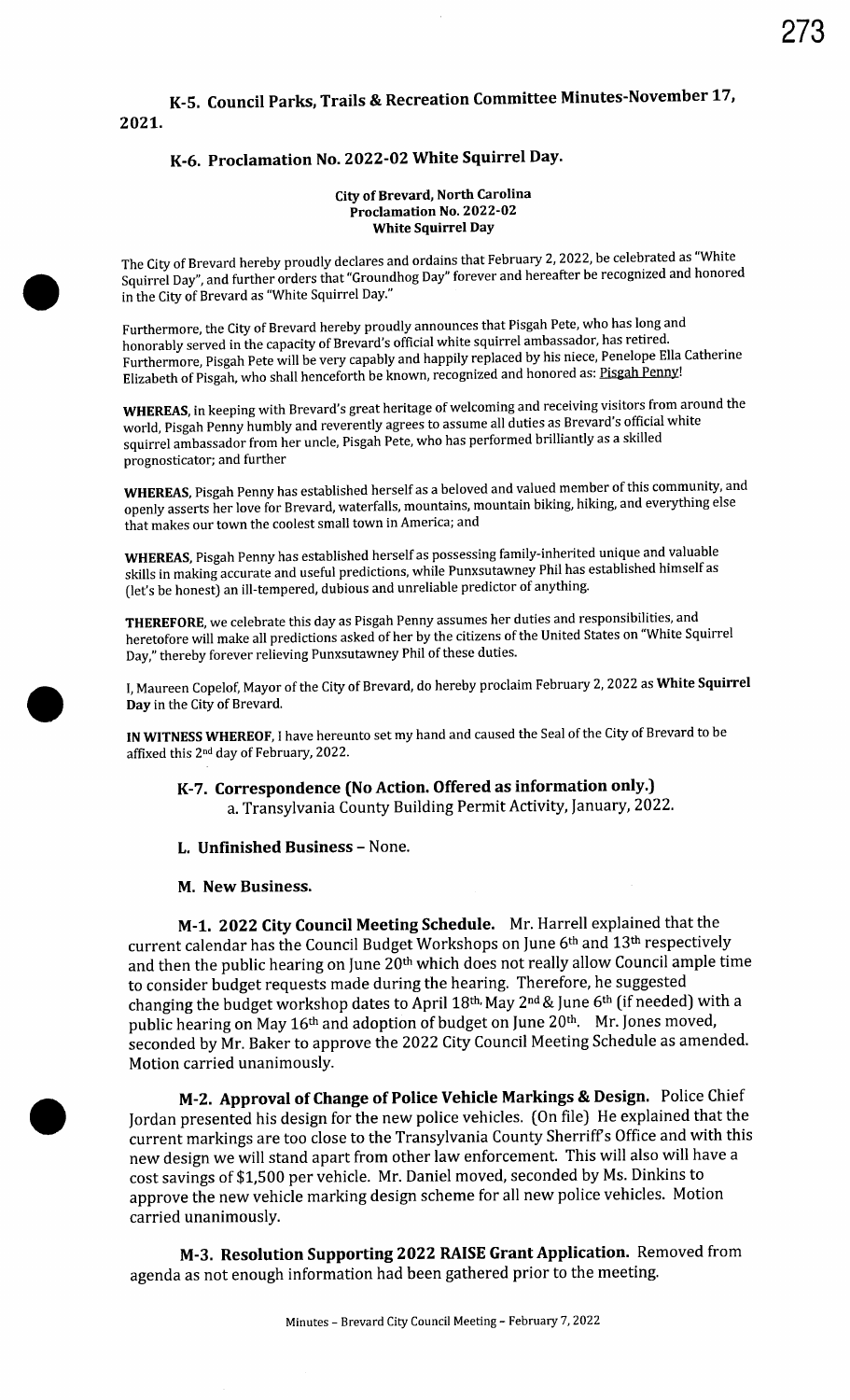M-4. Caldwell Street Public/Private Parking Lot Proposal. Mr. Harrell explained Mr. John Nichols, III owns the for -pay gravel parking lot at the southeast corner of Caldwell and Probart Streets. As of now, the parking lot is not in compliance with the City's Unified Development Ordinance with regards to the code's design and standards for off street parking area design and construction standards. Former City Manager Jim Fatland and Mr. Nichols were working on a proposal that the City pave the parking lot at a cost of \$16,000, Mr. Nichols contributing \$10,000 and the City contributing \$6,000 with proceeds from the parking fees being used to reimburse the City's contributions with payoff being approximately three years. However, just paving the parking lot will not bring it into compliance with the City's UDO. In order for this public/private proposal to move forward, the City would be required to bring the parking lot fully into compliance with the UDO at <sup>a</sup> cost much higher than \$16,000. Mr. Nichols sent an email proposing a 50/ 50 split on the money he makes renting the spaces and he keeps our 50% to pay off his improvement and he says that would take 5- 10 years. If for some reason he decides to sell the property in that time period the City would then pick up the remainder of the cost of those improvements if they haven't been paid off in time by the parking fees. That's his proposal and in return for that, he says he's adding paid public parking to the downtown.

Attorney McKeller said that he reviewed the proposal and it appears to him that an agreement of this sort would violate the North Carolina Constitution which requires public funds, no matter what their source, to be expended for the benefits of citizens of the unit generally, not solely for the benefit of a particular person or interest. Therefore, I would strongly recommend that this proposal not be accepted as it is essentially illegal.

M-5. American Legion Request of City to Snow Plow Parking Lot. Mr. Harrell explained the American Legion sent a letter from the Commander of the Brevard American Legion requesting that the City provide snow removal service for the Legion's parking lot. The letter states that the City has previously provided this service, however, according to the Public Works Director David Lutz, his crew has never parting four the letter states that the enty has previously provided this service,<br>however, according to the Public Works Director David Lutz, his crew has never<br>provided this service.

Attorney McKeller said even though American Legion is a charitable organization and a Veteran's organization, the same rules apply and because it is a private parking lot, that's not something that the City would do and therefore would strongly recommend against the City extending any funds on assisting a specific individual entity like that.

M-6. Alternatives for Eliminating Deficit in Multi-Use Path Fund. Mr. Luebbe explained that in FY17, the City paid over \$700,000 for the Probart Street sidewalk from the Multi-Use Paths Fund. At the time a Due To//Due From was set up between the Multi -Use Paths Fund and the General Fund for \$650,000, with the intention of having the Multi-Use Path Fund "pay back" the General Fund at \$45,000 per year. This was done for the last four (4) fiscal years, so that at 6-30-2021, the Due To// Due From had been reduced to \$470,000. This arrangement resulted in the Multi-Use Paths Fund showing a deficit fund balance since FY18. This deficit fund balance is one of the items flagged on the City's data input sheet from the Local Government Commission ( LGC) on the City of Brevard' <sup>s</sup> most recent audited financial statements. The goals of the Interim City Manager and the Finance Director are to make changes to the City's financial management to ensure that no items are flagged in the LGC data input sheet. The item being addressed today is the deficit fund balance in the Multi-Use Paths Fund. We have two (2) options for consideration.

1. The City could elect to take out a bank loan for the work done in FY17 on the Probart Street sidewalk. The amount of the loan could be anywhere between \$470,000 (the amount showing as owed between the two funds at 6-30-2021) and \$700,000 (the amount actually spent on the sidewalk). For instance, at an estimated interest rate of 3%, with a five (5) year loan of \$470,000, the City would pay interest of \$43, 133 under this scenario.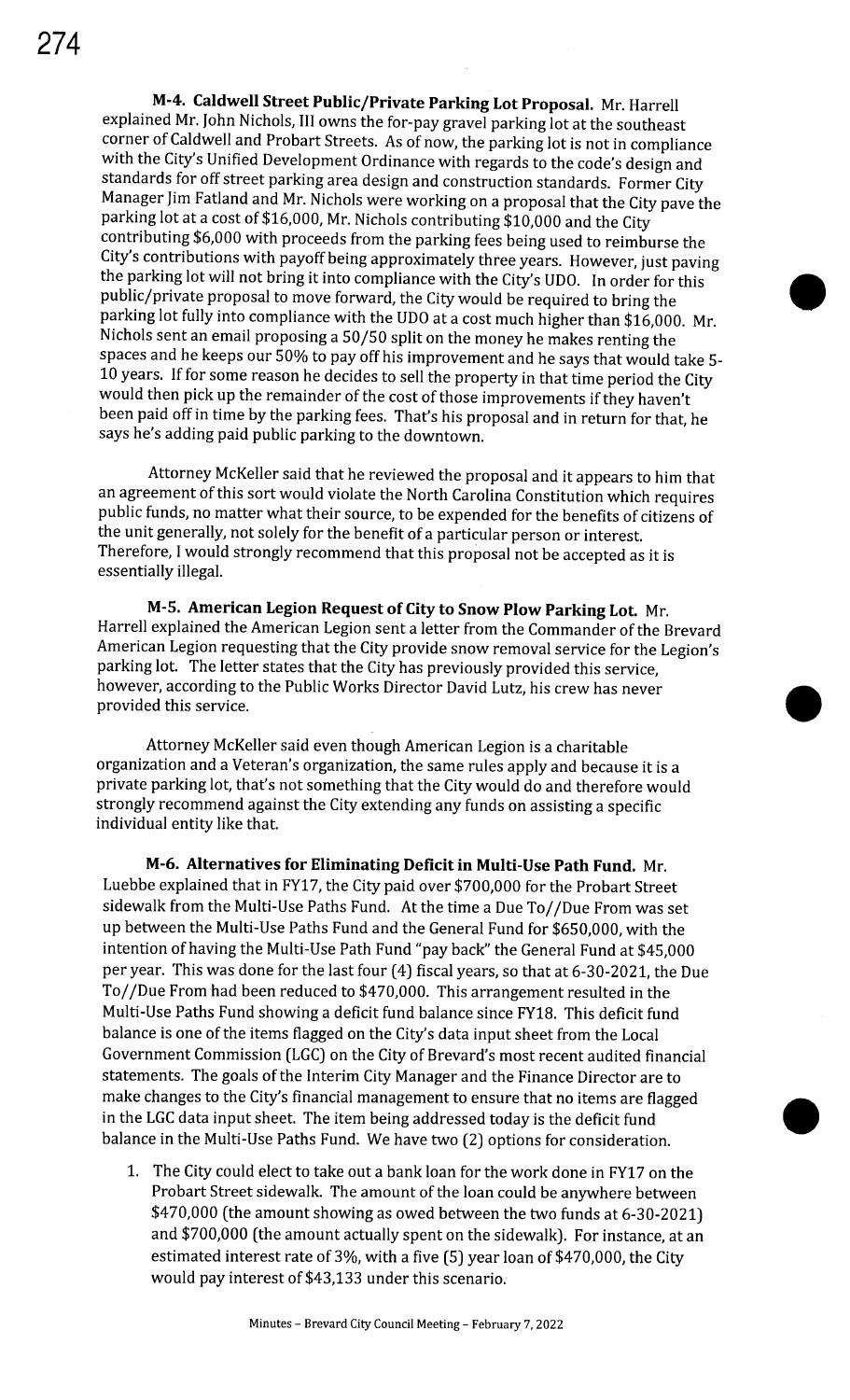2. The City could, as learned in the past two (2) weeks from the Local Government Commission, also, elect to simply forgive the balance of the loan the Due To// Due From between the two (2) funds. From an accounting standpoint, this is very similar to the General Fund transferring an additional \$470,000 to the Multi-Use Paths Fund. On page 57 of the financial statements, under Note 12, it is noted that at 6-30-2021, the City had \$758,789 over our minimum fund balance policy. The City's minimum fund balance policy states the City should maintain an available fund of 25% of budgeted expenditures. The City's available fund balance percentage was 31.99% at 6-30-2021. If the Council elects to forgive the \$470,000 Due To// Due From at 6- 30- 2021, this percentage would have been 27.66%, and the City would have had \$288,789 over the minimum fund balance policy.

Given the recent information from the NCDOT that it cannot fund the additional estimated \$700,000 needed to replace the Railroad Avenue Bridge, in light of this additional cost needed for a failing bridge, staff recommends that consideration of the two (2) options be part of the Council's FY23 annual budget preparations.

Mr. Luebbe added that these are the options and I think we decided that we would discuss this again in two weeks on February 23rd at our Strategic Planning Session. These are the two best options to get this deficit out of our books.

M-7. Ordinance No. 2022-01 Amending the FY2021-2022 Budget Amendment Number Four. Mr. Daniel moved, seconded by Mr. Jones to approve the Ordinance as presented. Motion carried unanimously.

#### **ORDINANCE NO. 2022-01** AN ORDINANCE AMENDING THE FY2021-2022 BUDGET AMENDMENT NUMBER FOUR

SUBIECT: Budget Amendment for Colwell Drive stormwater improvements

### **AGENDA INFORMATION**

| Agenda Location:   | Consent Agenda                |
|--------------------|-------------------------------|
| <b>Department:</b> | <b>Finance</b>                |
| Contact:           | Dean Luebbe, Finance Director |

BRIEF SUMMARY: In September of 2021, the City contracted with First Victory to provide stormwater improvements at Colwell Commons. No monies were budgeted for this project in the original FY21- 22 budget. The capital outlay line item in the Planning Department needs to be increased by \$31, 100, with the revenue offset being Article 39 Sales Tax.

MOTION FOR CONSIDERATION: To approve Budget Amendment Four as submitted, increasing the budget in expenditure accounts

10-4900-7400 (Capital Outlay) \$31,100

And increasing the budget in the revenue account

10- 3450- 0000 (Article 39 Sales Tax) \$ 31, 100

**ATTACHMENTS: Backup Documentation** 

MANAGER'S RECOMMENDATION: Adopt as presented.

Approved and adopted this 71h day of February, 2022.

## M-8. Ordinance No. 2022-02 Amending the FY2021-2022 Budget

Amendment Number Five. Mr. Morrow moved, seconded by Mr. Daniel to approve the Ordinance as presented. Motion carried unanimously.

> **ORDINANCE NO. 2022-02** AN ORDINANCE AMENDING THE FY2021-2022 BUDGET AMENDMENT NUMBER FIVE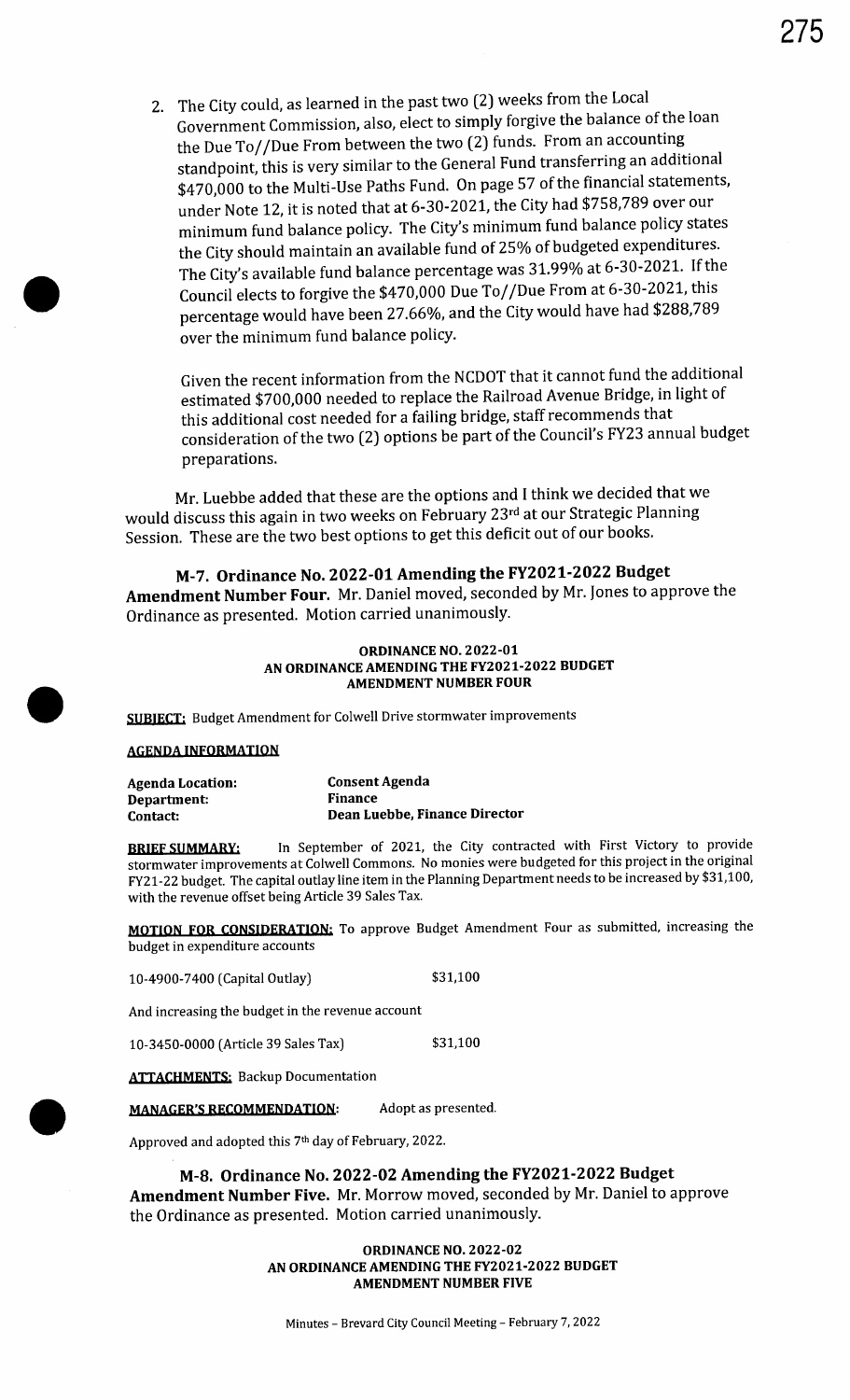SUBIECT: Budget Amendment for City Manager search firm, Baker Tilly.

### **AGENDA INFORMATION**

| <b>Agenda Location:</b> | Consent Agenda                |
|-------------------------|-------------------------------|
| Department:             | Finance                       |
| Contact:                | Dean Luebbe, Finance Director |

**BRIEF SUMMARY:** The City of Brevard has contracted with the firm, Baker Tilly, a national executive search firm, to assist the City in the selection of the next City Manager. The cost of this service will be \$24,500 and the revenue offset to this entry will be Article 39 Sales Tax revenue, as this line item is projected to be under budgeted by close to \$250,000.

MOTION FOR CONSIDERATION: To approve Budget Amendment Five as submitted, increasing the budget in expenditure accounts

10-4200-0925 (Professional Services) \$24.500

And increasing the budget in the revenue account

10- 3450- 0000 (Article 39 Sales Tax) 24,500

**ATTACHMENTS: Backup Documentation** 

MANAGER'S RECOMMENDATION: Adopt as presented.

Approved and adopted this 7<sup>th</sup> day of February, 2022.

## M-9. Ordinance No. 2022-03 Amending the FY2021-2022 Budget

Amendment Number Six. Mr. Jones moved, seconded by Mr. Morrow to approve the Ordinance as presented. Motion carried unanimously.

#### **ORDINANCE NO. 2022-03** AN ORDINANCE AMENDING THE FY2021-2022 BUDGET AMENDMENT NUMBER SIX

**SUBIECT:** Budget Amendment for legal fees.

#### **AGENDA INFORMATION**

| Agenda Location: | <b>Consent Agenda</b>         |
|------------------|-------------------------------|
| Department:      | <b>Finance</b>                |
| Contact:         | Dean Luebbe, Finance Director |

**BRIEF SUMMARY:** Higher than anticipated legal fees in FY22 have required the City to amend the professional services line item in multiple departments by a total of \$107,700. The revenue offset to this entry will be Article 39 Sales Tax revenue, as this line item is projected to be under budgeted by close to 250,000.

**MOTION FOR CONSIDERATION:** To approve Budget Amendment Six as submitted, increasing the budget in expenditure accounts

| 10-4200-0925 (Professional Services) | \$6.100  |
|--------------------------------------|----------|
| 10-5450-0925 (Professional Services) | \$94,200 |
| 10-5100-0925 (Professional Services) | \$ 5.600 |
| 10-4400-0925 (Professional Services) | \$1,800  |

And increasing the budget in the revenue account

10- 3450- 0000 (Article 39 Sales Tax) \$ 107,700

**ATTACHMENTS: Backup Documentation** 

MANAGER'S RECOMMENDATION: Adopt as presented

Approved and adopted this 7<sup>th</sup> day of February, 2022.

**M-10. Estatoe Trail Discussion.** Mr. Harrell explained that the next steps in the development/ construction of the Estatoe Trail that Council would like to see should be discussed. Mr. Ray explained that he passed out maps and other material to help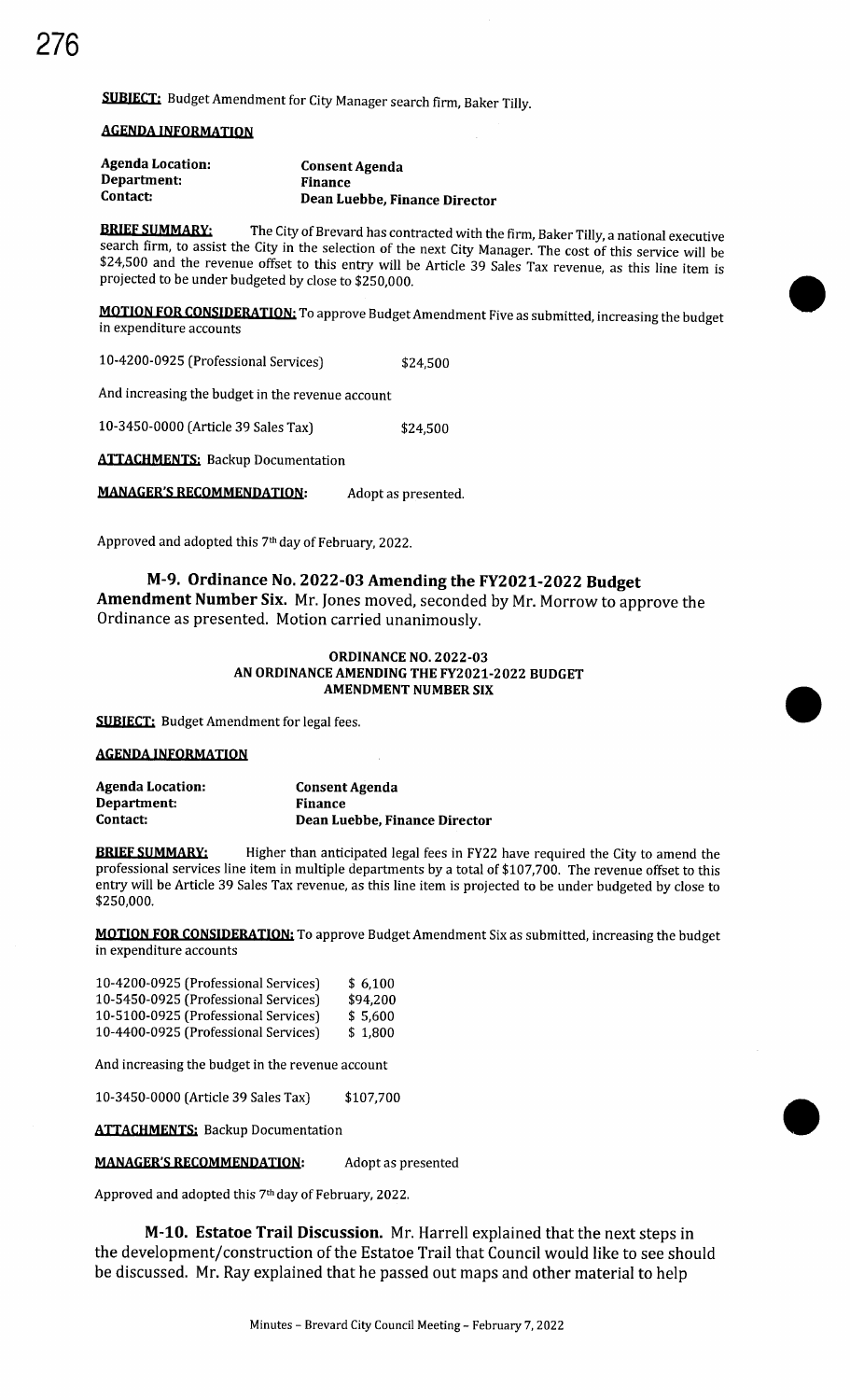facilitate the discussion for our multi-use path priorities. The first priority is Whitmire to Main Street and that's currently under construction. That's the part of the bike path by the depot. The second priority is Main Street to the Mary C. Jenkins Community Center and that's a tricky section. We're working on trying to get rights-of-way and we have some topography issues as well. The third priority is from the Mary C. Jenkins Community Center through the Rosenwald Community to Rosman Highway. That's the section that we've been working with the DEQ on to get the Brownfield Agreement and now that we have that, we already own the land and we have permission to be able to construct our trail through that land and that's about 3/4 of a mile. Then getting across Rosman Highway is going to be <sup>a</sup> little tricky. We've been talking with an engineer to try to help us with that and we've talked to DOT engineers as well. We don't have any answers yet on that. We have <sup>a</sup> few easements to get and then we're on to the Transylvania County School Board's property of which we recently acquired an easement from them and that's close to a mile of easement that they granted us last year and that would take us all the way to the high school. I also got a cost estimate for designing, managing and constructing the trail system through the Tannery Park. If we have construction level drawings ready to go it will cost us \$44,000 to get those drawings and then we would look for funding sources to start constructing the path across the Tannery but we don't have those worked out yet. I was going to talk more about our ideas for funding in our Planning Session.

Mr. Morrow moved, seconded by Mr. Daniel, to pause priority two (Main Street to MCJCC) and move on with priority three (MCJCC to Rosman Highway) because we already own the land and took care of the issues with it. We have the possibility of extending the trail a significant distance. Motion carried unanimously.

M- 11. Set Date for Council to Meet with Baker Tilly (City Manager Search Firm). Mr. Harrell explained that we need to have a closed session for a personnel matter and Baker Tilly's intent is to have the top ten from the list come to you via resumes prior to this meeting and the intent at that meeting is to narrow down who you would like to interview. Ms. Dinkins moved, seconded by Mr. Baker to have a closed session for a personnel matter on Monday, March 14, 2022 beginning at 6:00pm, with dinner, to review resumes of potential city managers. Motion carried unanimously.

# M-12. Board and Committee Appointment(s).

Dangerous Dog Appellate Board. Mr. Morrow moved, seconded by Ms. Dinkins to appoint Thomas " Donny" Cantrell. His term will begin immediately and will expire in March, 2025. Motion carried unanimously.

Ecusta Trail Advisory Board. Ms. Dinkins moved, seconded by Mr. Baker to nominate Meredith Carli. Motion carried 4-1 with 1 nay from Mr. Morrow and Mr. Jones abstained from voting which by law shall be recorded as an affirmative vote. Mr. Daniel moved, seconded by Ms. Dinkins to nominate Lauren Wise. Motion carried 4-1. Mr. Jones abstained from voting which by law shall be recorded as affirmative.

M-13. (I-2.) Street Resurfacing w/Powell Bill Funds. Ms. Copelof said there is \$160,000 in this year's budget in the Powell Bill line item that has not been expended and for which we have no other pressing need to use those funds. We need approval from Council tonight to use those funds so that we can contract with the asphalt company and lock in the prices and get on the schedule to pave the roads that were listed under Phase One. Mr. Jones moved, seconded by Mr. Morrow to use the \$160, 000 towards the FY 2022- 2023 Phase One Paving Plan as presented and if staff thinks <sup>a</sup> change needs to be made as to whether or not to pave Probart Street because of upcoming construction, they may do so. Motion carried unanimously.

M-14. (I-3). Community Garden. Mr. Jones asked if people can purchase more than one plot and also if people from outside of Transylvania can purchase <sup>a</sup> plot. Ms. Copelof said that they hadn't talked about whether or not people can purchase more than one plot but they will discuss it. Also, they had not discussed whether someone outside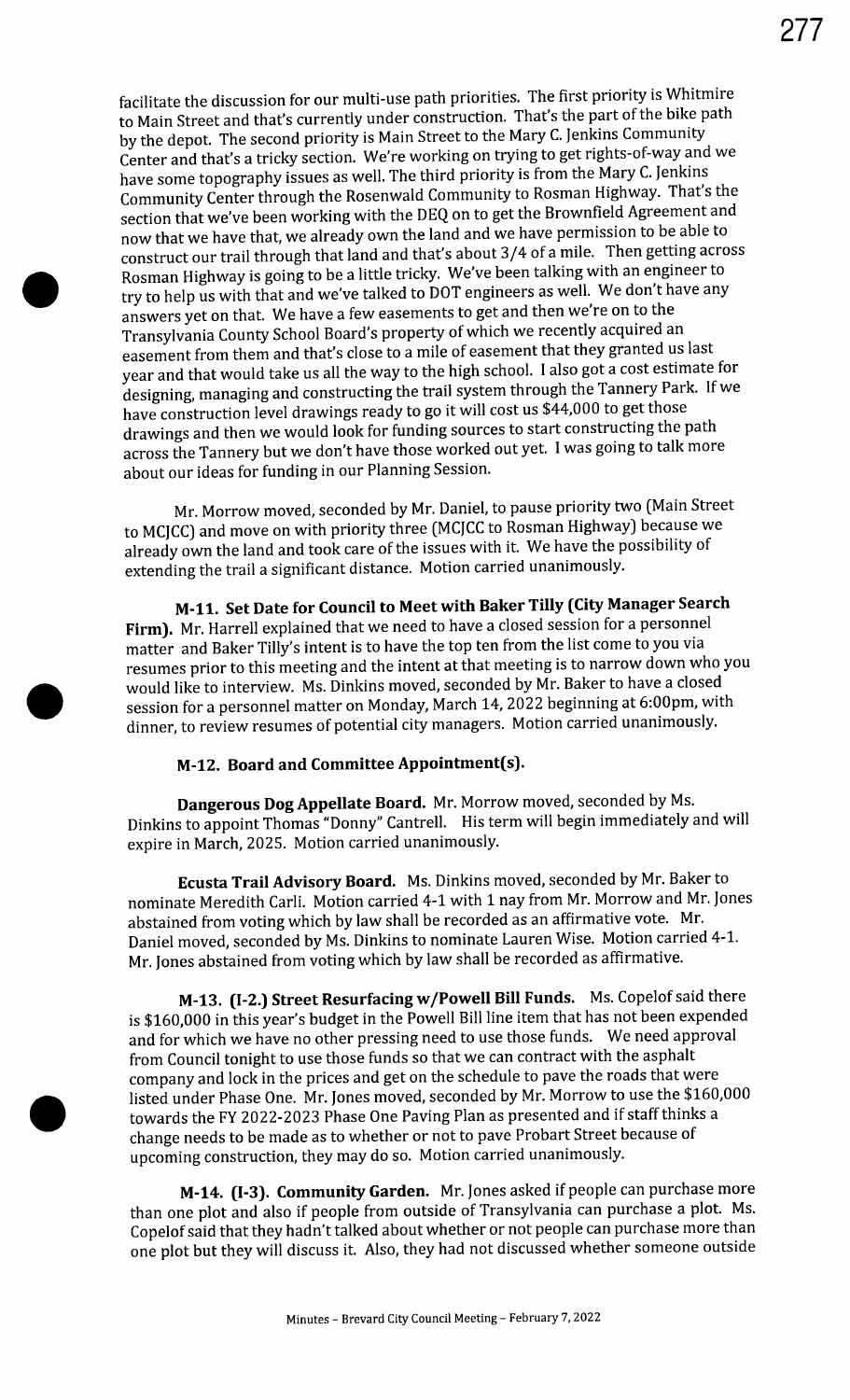of Transylvania County can purchase a plot, but she believes that the agreement should state that the person must live in Transylvania County.

Mr. Baker said he believes that this should be referred back to the Parks, Trails & Recreation Committee for review and questions. One of the worst sewer overflows about thirty yards from this garden and Ive taken videos of the manhole overflowing. Ms. Copelof said they looked at the overflow issue and it's not an issue as the water does not flow that way. Last April this entire plan was briefed with the plot layout, with the location and just about everything that you see today. Then the project was put on pause because we didn't have the money. Last year it was briefed in the Parks, Trails & • Recreation Committee last January, February, March, April and June.

Mr. Baker asked what the budget is for the garden and what will it cost to maintain it. Ms. Copelof said the money will be used for running <sup>a</sup> water line out there, to buy compost, to put up <sup>a</sup> garden shed, ifwe have to we'll use it to buy <sup>a</sup> hose and some garden tools, but <sup>I</sup> think we can get those donated. So we have a list of what we need and I think we can execute this garden with the \$8500 without a problem.

Mr. Baker asked if any outreach has been done in the Rosenwald/Silversteen community to see if they want to participate in this. Ms. Copelof said that we had outreach to all of Brevard, not just one community and also to groups like Rise and Shine, but we did not target one area for outreach, we went across the board.

Mr. Baker said <sup>I</sup> feel like most of my questions revolve around the process that was followed or not followed. We have all these committees and we should use them and I think this should be referred back to the Parks, Trails & Recreation Committee, to hear more about it and hear what other sites were considered and why this site made the top of the list and then we can take this up at our next meeting.

Mr. Daniel asked about the greenhouse. Who's going to take care of it? What's the maintenance on it? It wont be usable in the winter and <sup>I</sup> understand they're <sup>a</sup> lot of work. • What's our insurance on it? Ms. Copelof said it will be the same way that we use volunteers at all of our other Parks, Trails & Recreation facilities. The idea is once this garden is created it would be self-sustaining by the community using it. Mr. Daniel said he agrees that we need to follow procedure and take it back to the Parks, Trails & Recreation Committee.

Mr. Morrow said that his very first question at the committee level was would anyone like to participate with the garden. The only comment came from <sup>a</sup> guy who believed in communty gardens and thought that it should be pursued and he was not against it. Maybe it's on me for not asking is anyone against it? I'm not worried about the process. I'm excited about the potential and the Parks and Trails Committee is not going to be the authority, you're the authority sitting up here. The Trails Committee is simply an advisory group. Their opinion doesn't really matter, it's your opinion. I think we're just buying time that we don't need.

Ms. Dinkins said the results from the survey that were done last June show that 53 people took the survey and Brevard has around 8, 000 people which is less than 1%. The smallest percentage that's represented would be 5%. We are looking at something that was filled out by 53 people, 19 of which also sent letters and the second questions says " are you currently gardening on your property? Seventy percent said yes. 37 people said yes, 16 said no. I am just not convinced that we're actually planning a facility that people need. There's nice and there's necessary. I don't see what I'm being presented is showing me that this community garden, as nice as it sounds, is actually wanted by the people who live here. The part about cutting corners in the "process" is we lose out on the things we need to know before we either dedicate City land, City labor and/or taxpayer funds to anything. I want to know the probelmatics of this thing. I want to know how much money we need to put in it and how much money we expect to get out of it. I want to see a budget. I want the parking to be addressed. I want the flooding situation to be addressed. I have pictures of toilet paper and David Lutz split hairs with me about where the toilet paper ended, but its still something that needs to be discussed. I want to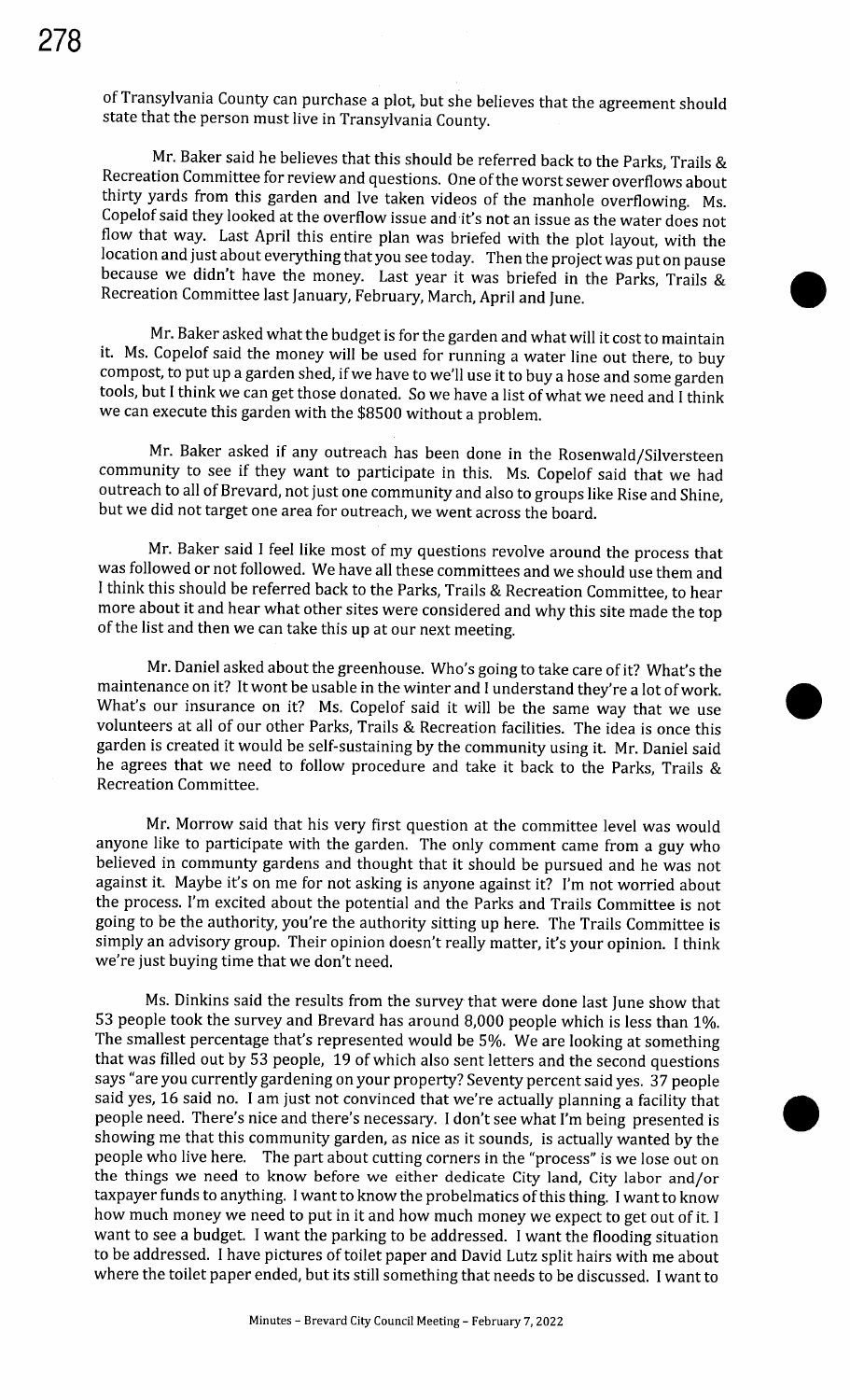talk about liability and insurance and this greenhouse has no electricity and no heat. I don't see this anywhere in my information packet. What I see is a happy story and that <sup>a</sup> lot of different groups will want to work togeher and that's great but that's the skeleton. This needs to go back and be flushed out, come back in a year. This is not its turn. We have a resolution for a bike path to be finished in 2021. The resolution we did for this, the ink isn't dry on it so we have some time. We don't need to build it this this year. Ms. Copelof added that in that very resolution, it talks about the garden being built in spring of 2022 and that is what that \$7500 was given to us for so if we are unwilling to proceed with the garden, we are going to have to return that money. Ms. Dinkins said that it is not site specific in the resolution and it now feels like a bait and switch and now I'm angry. I feel like I got tricked into signing a piece of paper that laid out very specifically what project we were talking about without mentioning what project we were talking about, so let's return the money and not take the greenhouse and make this a real public-private project where people come together, hold fundraisers, give things and promise labor and we'll figure out the regulations of how it is done. Ms. Copelof added that the resolution was sent out to all of Council to be reviewed before it was passed in December. There was no bait and switch and it was approved.

Mr. Morrow moved that we approve the community garden project as recommended. Motion failed.

Mr. Daniel moved, seconded by Ms. Dinkins, this proposal go back to the Parks, Trails and Recreation Committee for a more complete review and for some of the questions that have been raised to be answered before it comes back to City Council. Motion carried 4-1 with Mr. Morrow being nay.

# N. Remarks/ Future Agenda Considerations.

Mr. Baker confirmed that the Interim City Manager and Finance Director have a meeting on Monday, February 28<sup>th</sup> regarding the ARP (American Rescue Plan) Funding. Also, he thanked Attorney McKeller for his advice on all of the sticky situations that they're dealing with right now.

Mr. Jones said that going forward he hopes that this Council will have more respect and civility for each other. We should hold ourselves to a higher standard with more respect.

Mr. Morrow said in the police report there's a wonderful statistic where Brevard stands in relationship to crime, comparing us to the State and to the Southeast and I am pleased to live in a safe community.

Mayor Copelof announced that our next City Council meeting is a Strategic Planning Session on Wednesday, February 23rd in the Rogow Room at the Transylvania County Library and it is open to the public. We will have <sup>a</sup> facilitator from the North Carolina School of Government. On February 24th is the next Meeting with the Mayor at P.A.P.A. Lew Restaurant. You don't have to come to City Hall, I will come to you. February is Black History Month and I encourage everyone to participate in great community events going on. One is a poetry contest that the Mary C. Jenkins Community Center is putting on. The Mayor Pro Tem and <sup>I</sup> had our first monthly meeting with the County Commissioners and it was productive and positive and we will be doing this on <sup>a</sup> monthly basis and we may not always agree on things but having that dialogue is important and I'm proud that the City and County are working on things.

O. Closed Session(s) - Mayor Copelof asked the City Attorney if it would be appropriate for Council to hold a closed session to discuss <sup>a</sup> property acquisition. City Attorney advised pursuant to  $GS \$  143-318.11.  $(a)(3)(5)$  it would be appropriate to convene a closed session on the matter. A closed session requires a separate motion, second and vote to discuss the matter. Council will enter and exit regular session for each closed session.